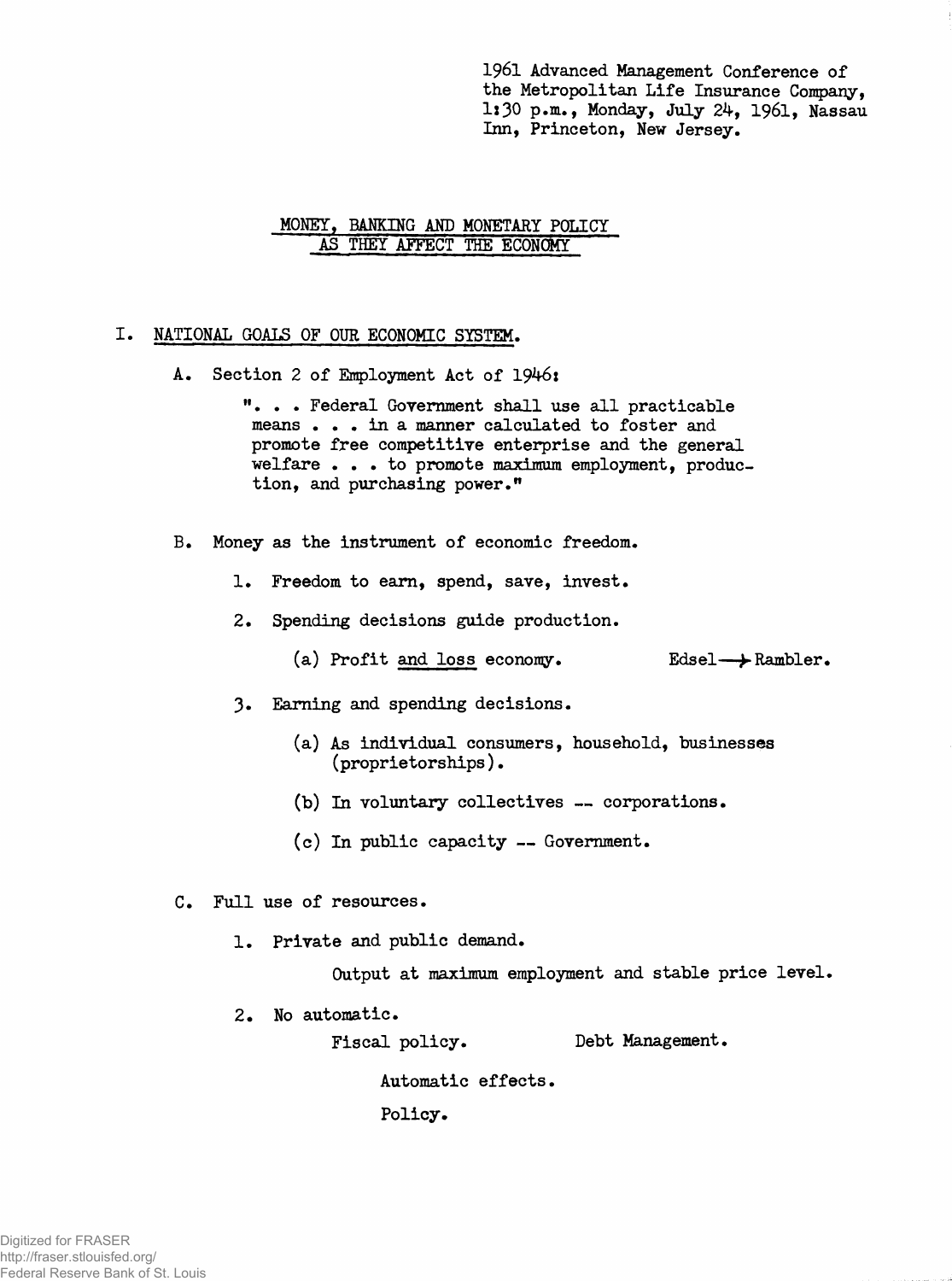# **II. THE ROLE OF MONETARY POLICY.**

**A. Adjust flexibly to economic developments.**

- **1. "When demand is excessive, make money harder to get and more expensive.**
- **2. Vice versa.**
- **B. Efficiency in use of money mitigates effects.**
- **C. Experience shows it works.**

**Affects capital values and whole economy.**

**Wide variety of borrowers/lenders free to choose.**

Treasury bills Treasury bills d.<br>Transfer to c d.

### **THE ROLE OF FINANCIAL INTERMEDIARIES**

- **They cannot create money. 1.**
- **If they acquire long debt for short debt, the remainder of the economy is more liquid but they are less liquid! 2**.
- **Flow of expenditures may be influenced. 3-**

**Velocity may rise; but can't excape monetary authorities.**

- **The economy requires less money than otherwise; but quantity can be regulated. 4.**
- **True also if, e.g., corporations invest demand deposits in Treasury Bills. 5.**
- **Also their actions are affected by conditions in money and capital markets.** 6.

**e.g. — Finance companies.**

**Pressure by banks to repay in tight money periods forces into capital markets at higher rates. Reinforces higher rates.**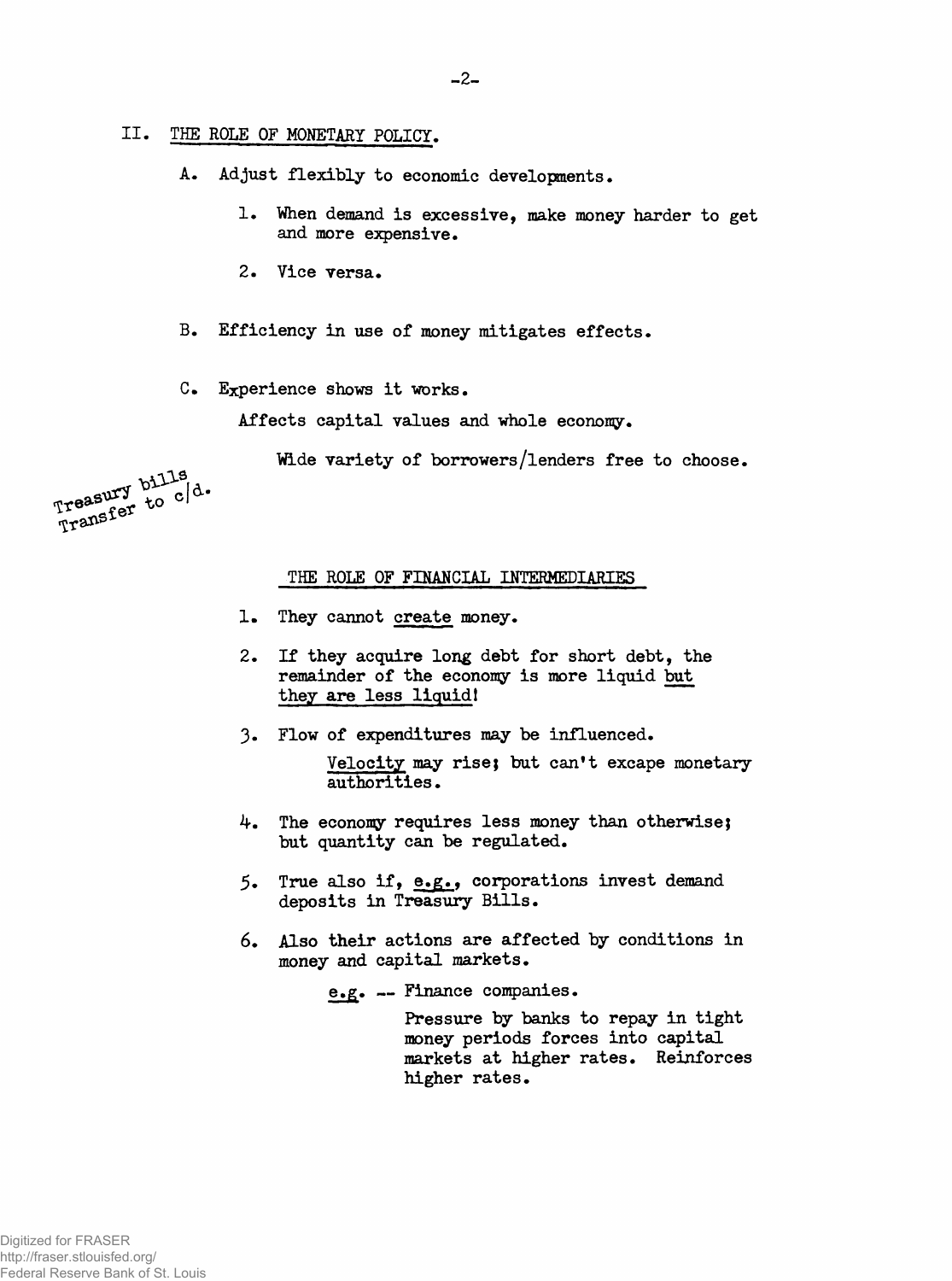# **III. TOOLS OF MONETARY POLICY.**

- A. Deposits as money: work through the banking system.
	- **1. Commercial banks \_ Seek loans and investments when they have more to lend,**
	- **2. Vice versa.**
	- **3\* Reserve position as measure of banks' position. Supply, availability + cost.**
- **B. Reserve requirements.**
- **C. Open Market Operations.**
- **D. Discounting.**
	- **1. Rate.**
	- **2. Administration.**

# **IV. GUIDES TO CURRENT OPERATIONS.**

- **A. Lags.**
	- **1. Between an event and knowledge**
	- **2. Between knowledge and decision.**
	- **3. Between decision and effects.**
- **B. Methods of determining current policy.**
	- **1. Past relationships.**
		- **(a) Population forecasts.**
		- **(b) Harvard A.B.C. curves***%* **Speculation, business, banking.**
		- **(c) Leading indicators.**
	- **2. Current behavior.**

**Inertia — weather forecast. Miss every change!**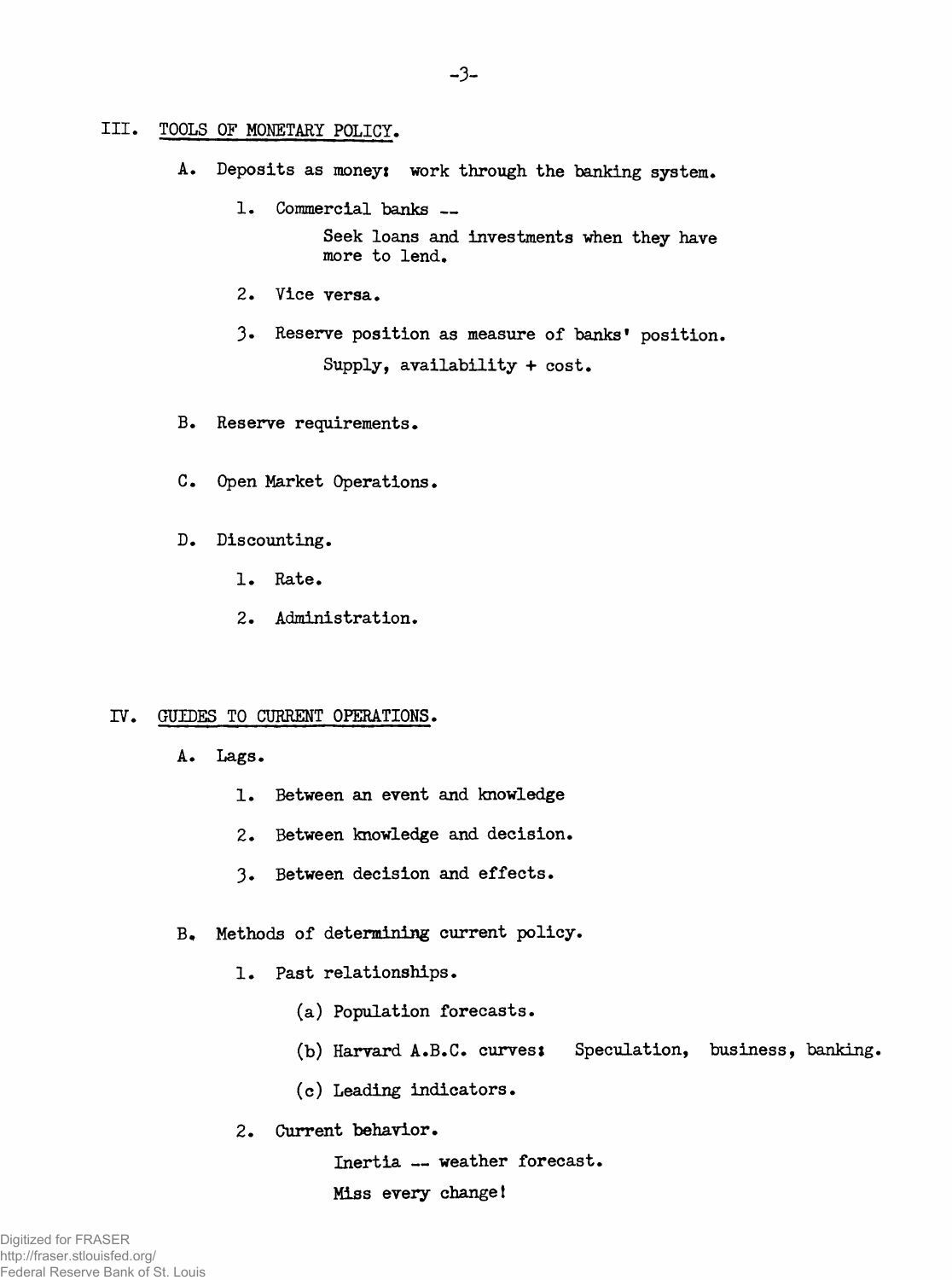- **3« Expressions of current opinion.**
- 4. **Expressions of current intentions,**
- **5. No rabbits in the hat.**
- **6. Judgment,**

#### V. **OPERATIONAL PROCEDURES.**

- **A. Organization for policy-making.**
	- **1. Relations to the Government.**
	- **2. Central vs. decentralized.**
		- **(a) A Federal System.**
		- **(b) A National Policy.**
- **B. Reaching a decision,**
	- **1. Federal Reserve Banks.**
		- **(a) Boards of Directors.**
	- **2. Board of Governors.**
	- **3. Federal Open Market Committee meets every three weeks.**
		- **(a) N.Y. Memo on operations.**
			- **Economic memorandum: Staff review of economic developmemts — Credit developments.**
			- **12 Presidents and 7 Governors report.**

**Discussion of past three weeks.**

- **(b) Decision as to whether to —**
	- **(1) Continue as is.**
	- **(2) Tighten and how much.**
	- **(3) Ease and how much.**
- **(c) Changes are usually moderate.**
	- **(1) A little more a little less.**
	- **(2) Resolve doubts on one side or the other.**
- **(d) The directive.**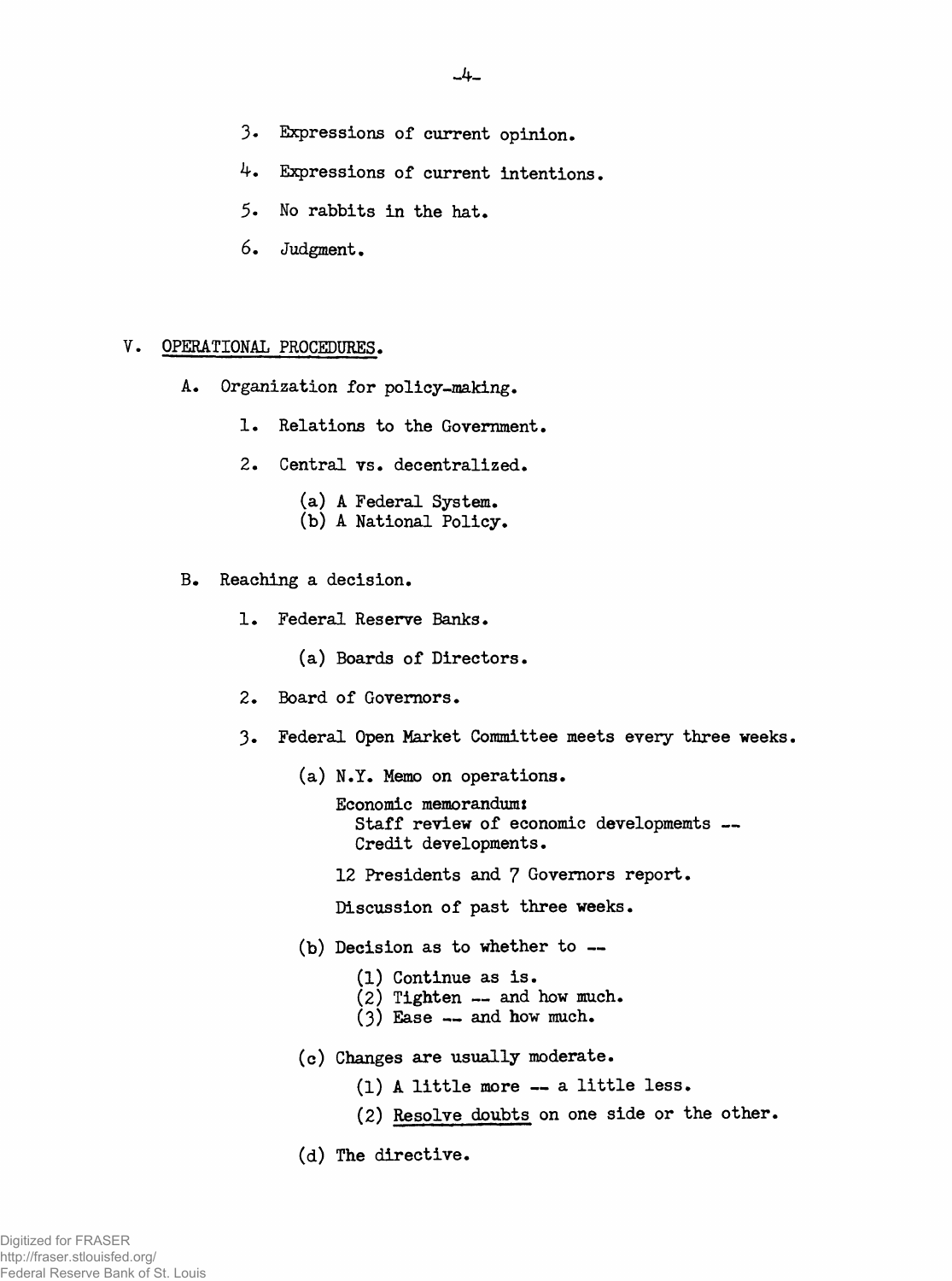- **c . Execution of policy.**
	- **1. Manager of the account and daily telephone calls and wire reports.**
		- **(a) Projections of non-controllable factors.**

**Float — uncollected cash items. Deferred availability cash items.**

- **(b) Inevitable errors in projections.**
- **(c) How correct for errors —**

**Conduct of an operation.**

- **(1) Bring average in line? (2) "What happens on subsequent days?**
- **(d) Regular way transactions.**
- **(e) Cash transactions.**
- **(f) Repurchase agreements.**

**D . Ultimate authority in a united Board of Governors.**

# **RECENT POLICY**

**Last overt move to greater restraint — September 11, 1959 — Ratei 3t to 4\$. Despite steel strike. Inflationary psychology. I960 Boom assured because of strike.**

**However, no additional restraint on availability.**

**Net borrowed reserves in 400-500 will range until end of year.**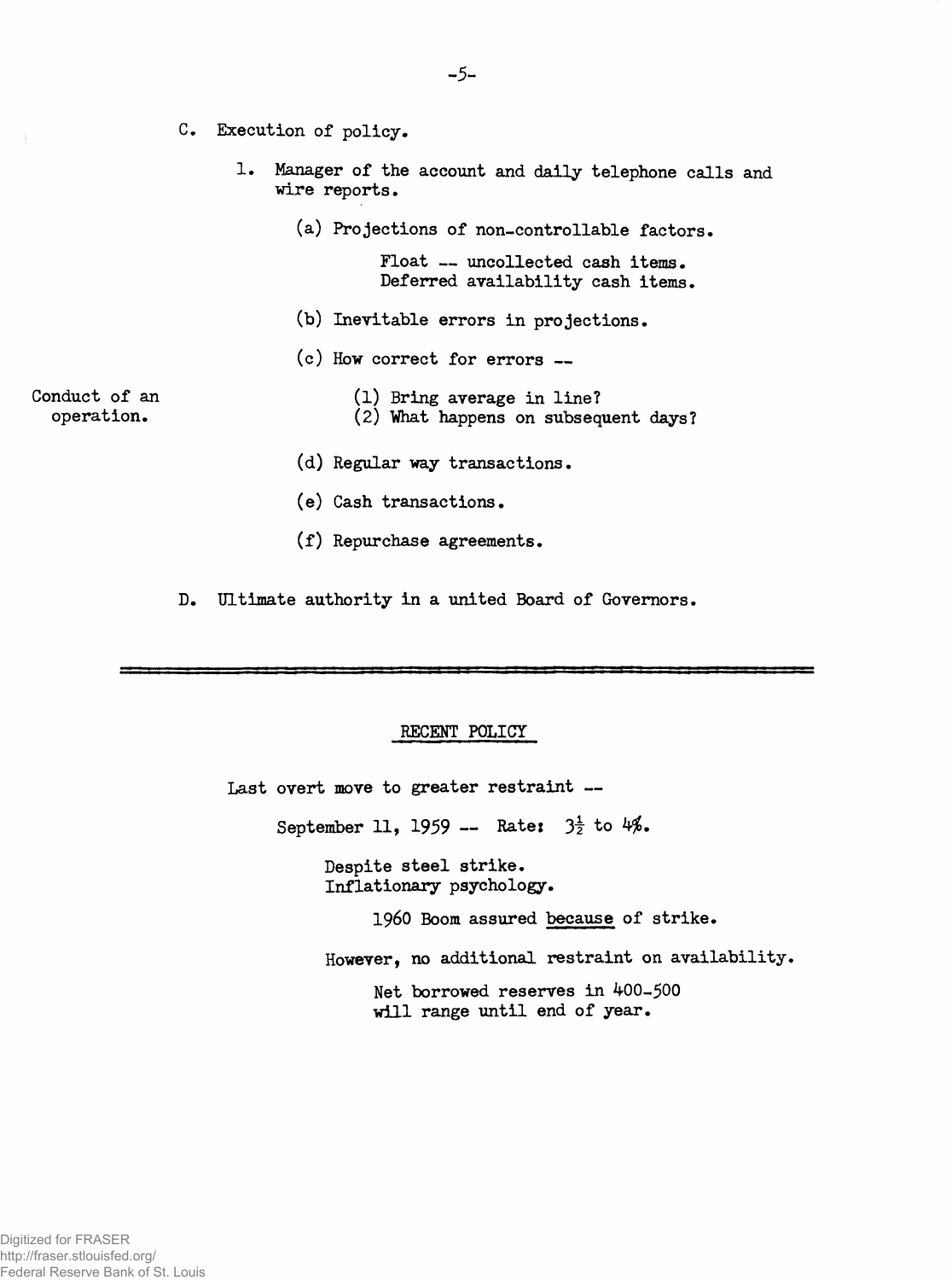# **(1960 ANNUAL REPORT OF BOARD OF GOVERNORS)**

DIGEST OF PRINCIPAL FEDERAL RESERVE POLICY ACTIONS, 1960

| ·Period              | Action                                                                                                                                                                                                                                                                                                                                                                                                                                          | Purpose of action                                                                                                                                                                                                                                                                             |
|----------------------|-------------------------------------------------------------------------------------------------------------------------------------------------------------------------------------------------------------------------------------------------------------------------------------------------------------------------------------------------------------------------------------------------------------------------------------------------|-----------------------------------------------------------------------------------------------------------------------------------------------------------------------------------------------------------------------------------------------------------------------------------------------|
| January-<br>March    | Reduced System holdings of<br>U.S. Government securities<br>by about \$1.6 billion. Mem-<br>ber bank borrowings at the<br>Federal Reserve Banks<br>dropped from an average of<br>\$900 million in December to<br>\$635 million in March.                                                                                                                                                                                                        | To offset the seasonal inflow<br>of reserve funds, mainly from<br>the post-holiday return of<br>currency from circulation,<br>while permitting some reduc-<br>tion in borrowed reserves.                                                                                                      |
| Late March-<br>July  | Increased System holdings of<br>Government securities by<br>nearly \$1.4 billion. Member<br>bank borrowings at Reserve<br>Banks declined to an average<br>of less than \$400 million in<br>July.                                                                                                                                                                                                                                                | To promote further reduc-<br>tion in the net borrowed re-<br>serve positions of member<br>banks and, beginning in May,<br>to provide reserves needed<br>for moderate bank credit and<br>monetary expansion.                                                                                   |
| June                 | Reduced discount rates from<br>4 to 31/2 per cent at all<br>Reserve Banks.                                                                                                                                                                                                                                                                                                                                                                      | To reduce the cost of bor-<br>rowed reserves for member<br>banks and to bring the dis-<br>count rate closer to market<br>interest rates.                                                                                                                                                      |
| July                 | Reduced margin require-<br>ments on loans for purchas-<br>ing or carrying listed securi-<br>ties from 90 to 70 per cent of<br>market value of securities.                                                                                                                                                                                                                                                                                       | To lower margin require-<br>ments from the high level in<br>effect since October 1958 in<br>recognition of decline in vol-<br>ume of stock market credit.<br>outstanding and lessened<br>danger of excessive specula-<br>tive activity in the market.                                         |
| August               | Authorized member banks to<br>count about \$500 million of<br>their vault cash as required<br>reserves, effective for country<br>banks August 25 and for<br>central reserve and reserve<br>city banks September 1.<br>Reduced reserve require-<br>ments against net demand<br>deposits at central reserve<br>city banks from 18 to $17\frac{1}{2}$<br>per cent, effective September<br>1, thereby releasing about<br>\$125 million of reserves. | To provide mainly for sea-<br>sonal needs for reserve funds,<br>and to implement 1959 legis-<br>lation directed in part toward<br>equalization of reserve re-<br>quirements of central reserve<br>and reserve city banks.                                                                     |
| August-<br>September | Reduced discount rates from<br>31/ <sub>2</sub> to 3 per cent at all<br>Reserve Banks.                                                                                                                                                                                                                                                                                                                                                          | To reduce further the cost of<br>borrowing from the Reserve<br>Banks and reduce the differ-<br>ential between the discount<br>rate and market rates of<br>interest.                                                                                                                           |
| August-<br>November  | <b>Bought</b> or sold at different<br>times varying amounts of<br>Government securities with a<br>net increase in System hold-<br>ings of about \$1. billion,<br>including securities held un-<br>der repurchase agreement<br>and issues with short ma-<br>turities other than Treasury<br>bills. Member bank borrow-<br>ing declined further to aver-<br>age below \$150 million in<br>October and November.                                   | To encourage bank credit<br>and monetary expansion by<br>meeting changing reserve<br>needs and offsetting the im-<br>pact of a large gold outflow<br>without exerting undue<br>downward pressure on short-<br>term Treasury bill rates that<br>might stimulate further out-<br>flow of funds. |

 $\ddot{\phantom{1}}$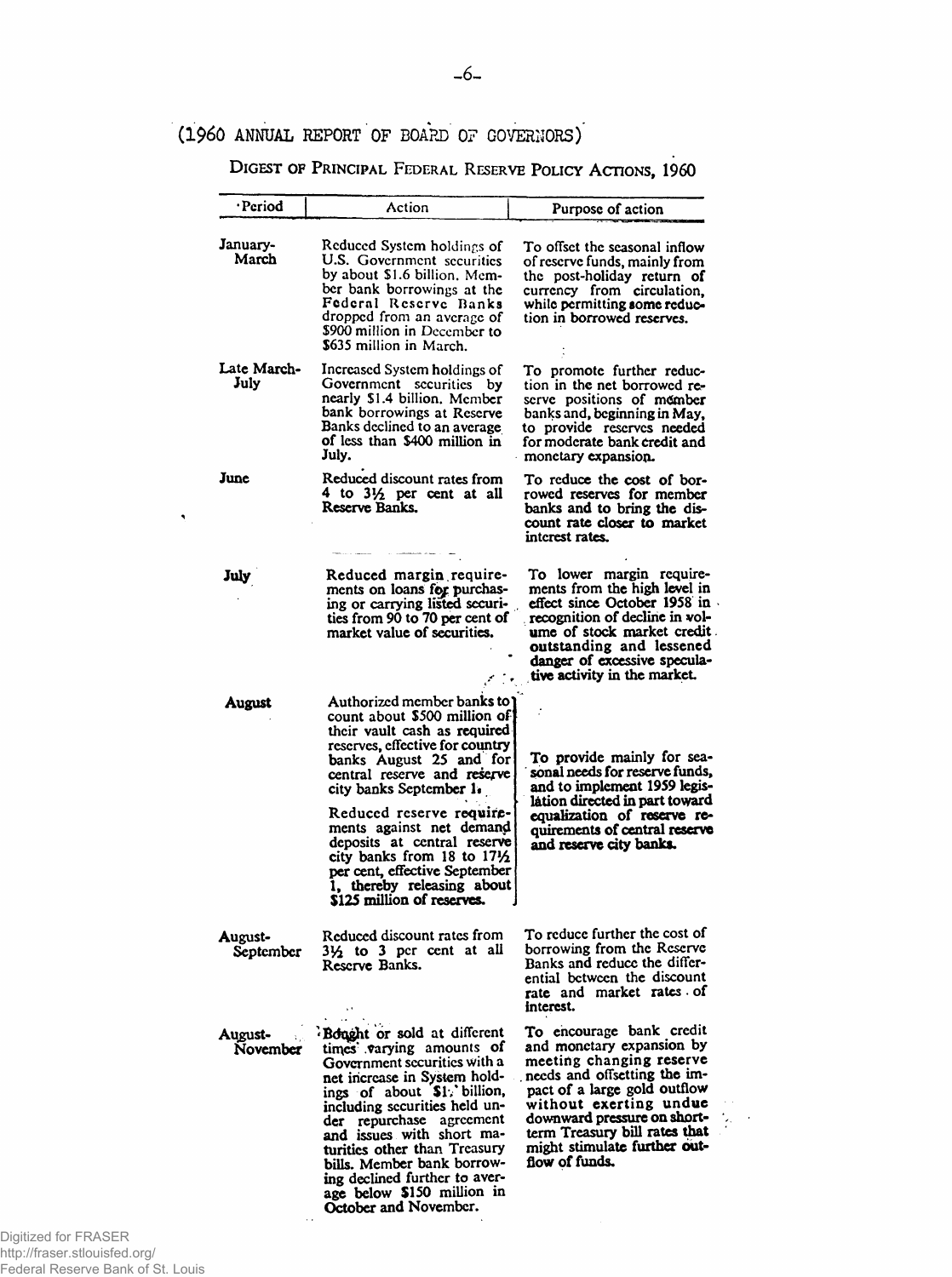|                               |                                                                                                                                                                                                                                                                                                                                                                                                                                                                                                                                                                                                                                                                                                                                                                                               |                                                                                                                                                                                                                                                                                                                                                                                                           | هيوه د ب |
|-------------------------------|-----------------------------------------------------------------------------------------------------------------------------------------------------------------------------------------------------------------------------------------------------------------------------------------------------------------------------------------------------------------------------------------------------------------------------------------------------------------------------------------------------------------------------------------------------------------------------------------------------------------------------------------------------------------------------------------------------------------------------------------------------------------------------------------------|-----------------------------------------------------------------------------------------------------------------------------------------------------------------------------------------------------------------------------------------------------------------------------------------------------------------------------------------------------------------------------------------------------------|----------|
| Period                        | Action                                                                                                                                                                                                                                                                                                                                                                                                                                                                                                                                                                                                                                                                                                                                                                                        | Purpose of Action                                                                                                                                                                                                                                                                                                                                                                                         |          |
| Late<br>November-<br>December | Authorized member banks)<br>to count all their vault cash<br>in meeting their reserve re-<br>quirements and increased<br>reserve requirements against.<br>net demand deposits for<br>country banks from 11 to 12<br>per cent. The net effect of<br>these two actions, effectively<br>November 24, was to make<br>available about \$1,050<br>million of reserves.<br>Reduced reserve require-<br>ments against net demand<br>deposits at central reserve<br>city banks from 171/2 to 161/2<br>per cent, effective December<br>1, thereby releasing about<br>\$250 million of reserves.<br>Sold U.S. Government se-<br>curities except for seasonal<br>purchases in last week of<br>December. Member bank<br>borrowings at the Reserve<br>Banks averaged less than \$90<br>million in December. | To provide, on a liberal basis,<br>for seasonal reserve needs, to<br>complete implementation of<br>legislation directed in part<br>toward equalization of re-<br>serve requirements of central<br>reserve and reserve city<br>banks, and to offset the<br>effect of continued gold out-<br>flow, while avoiding direct<br>impact on short-term rates<br>that might stimulate further<br>outflow of funds. |          |

{Digest of Principal Federal Reserve- Policy Actions-, I960)

#### **RESERVE SYSTEM BOND PURCHASES**

**"N Y At the direction of the Chairman of the Open Market Committee of the Federal Reserve System the Manager of the System Open Market Account announced:**

**"The System Open Market Account is purchasing in the Open Market U. S. Government notes and bonds of varying maturities,** some of which will exceed five years.

**"Price quotations and offerings are being requested of all primary dealers in U. S. Government securities. Determination as to which offerings to purchase is being governed by the prices that appear most advantageous; i.e., the lowest prices, net amounts of all transactions for system account will be shown as usual in the condition statements issued every Thursday.**

**"During recent years transactions for the system account,** except in correction of disorderly markets, have been made in **short-term U. S. Government securities. Authority for transactions in securities of larger maturity has been granted by the Open Market Committee of the Federal Reserve System in the light of conditions that have developed in the domestic economy and in the U. S. Balance of payments with other countries."**

 $2:50 p.m.$ **(WIRE SERVICE - 2:50 p.m.)**  $\pmb{\mathsf{I}}$ WIRE SERVICE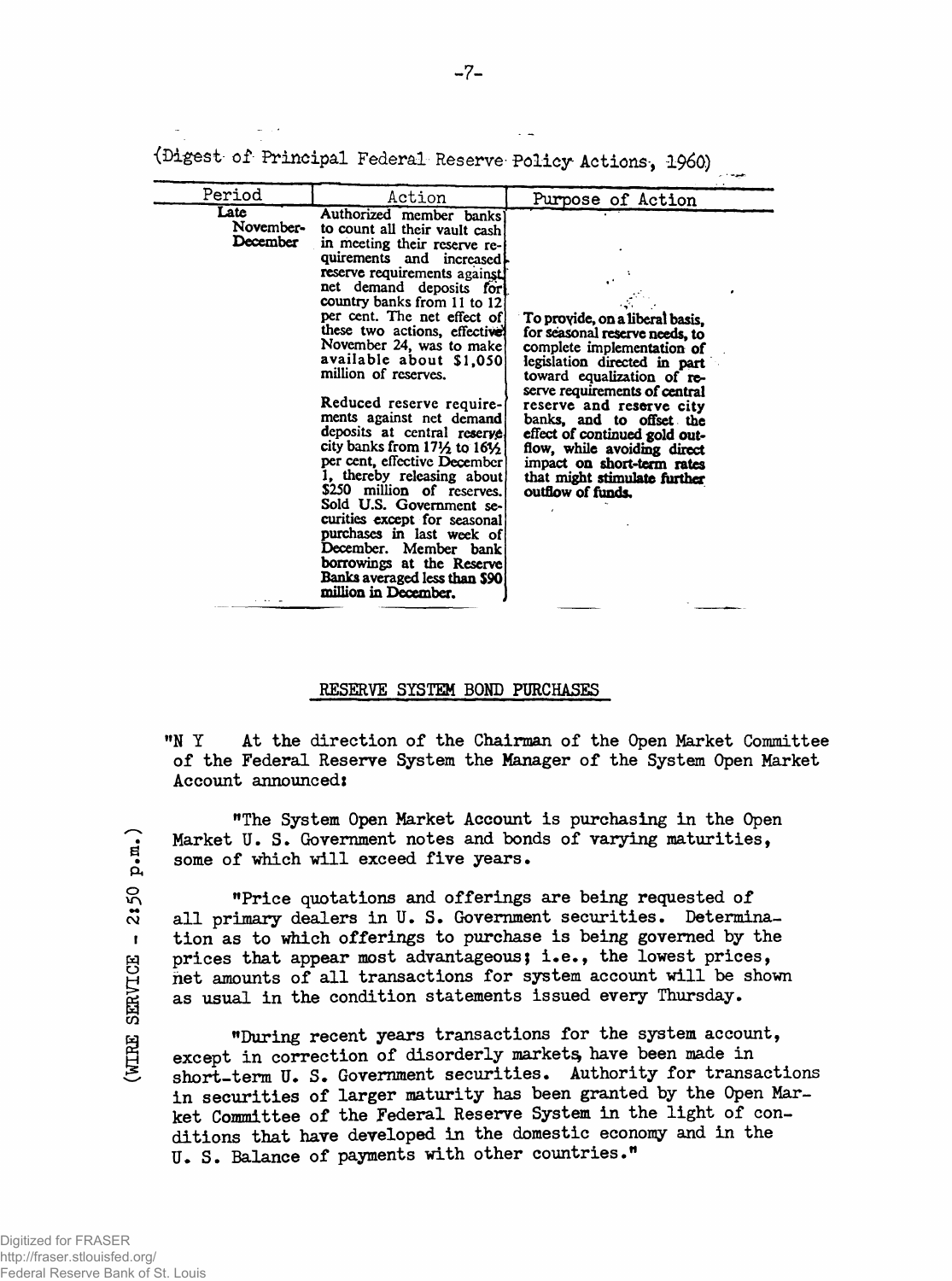**System moved toward ease or less restraint\_**

**Before the economy over-all turned down because —**

**1. Inflationary psychosis subsided - dormant at least.**

**2. Competitive buyers markets - unused manpower unused plant and equipment.**

**Could have credit for real growth without inflation.**

**VI. PROPORTION AND PERSPECTIVE ON OUR INTERNATIONAL POSITION.**

- **A. Improve our competitive position at home and abroad.**
	- **1. Regain our leadership in innovations new products.**

**Home market — compact car. Foreign market — what they want.**

- **2. Quality of product.**
- **3- Competitive prices. Control of costs.**
- **B. Avoid inflation at home.**
- **C. Maintain confidence in the dollar.**
- **D. Influence foreign behavior.**
	- **1. We generously and successfully helped the west to reconstruct.**
	- **2. Rising international liquidity.**
		- **(a) Reduce barriers against U. S. imports.**
		- **(b) Aid in development especially Germany.**
	- **3. Review our government expenditures abroad.**
- **E\* The business cycle and the balance of payments.**

**Convertible currencies. Interest rates.** Gold movements.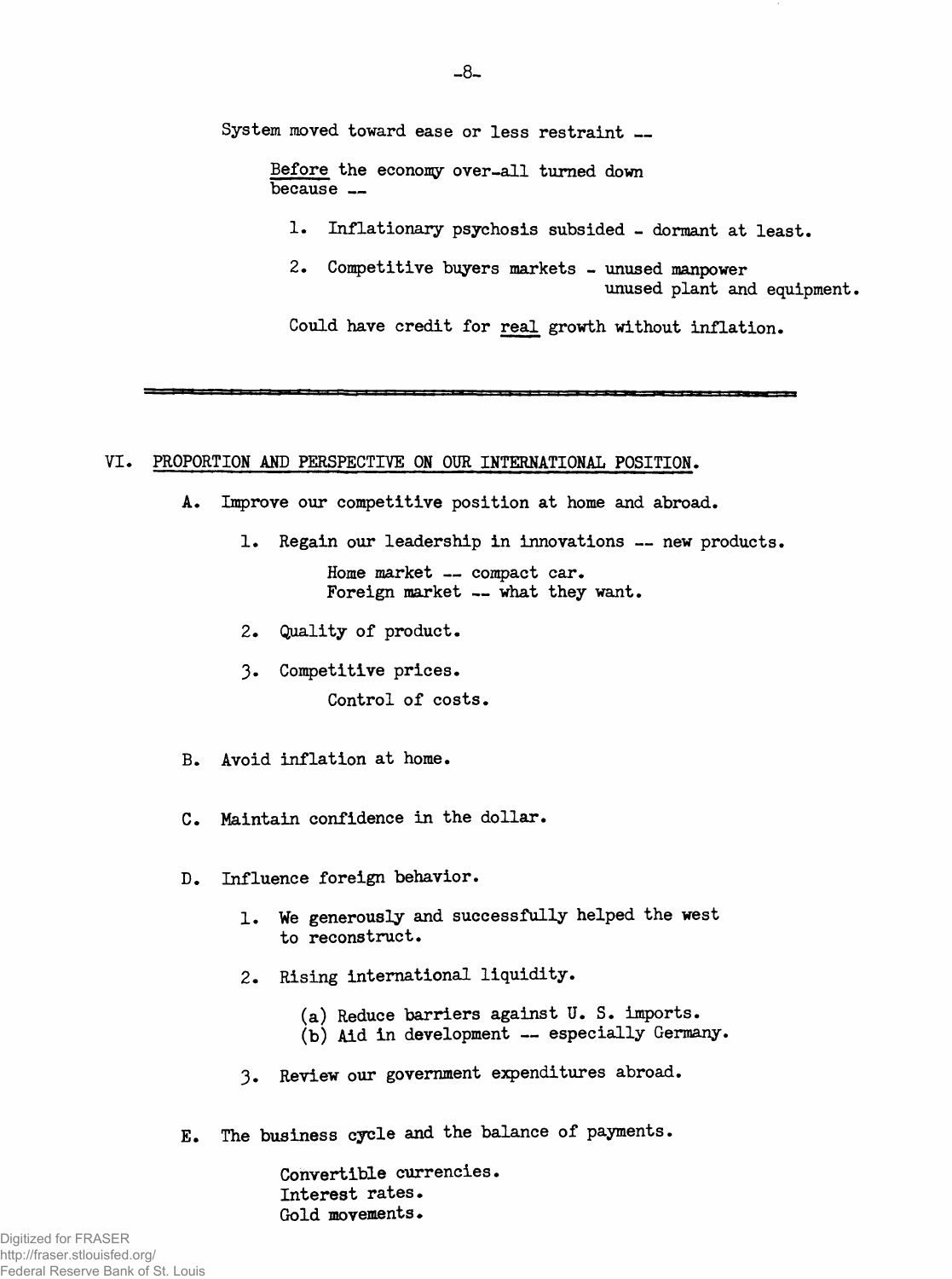#### **CRITICISM**

#### **FOR NOT MOVING FAST OR FAR ENOUGH?**

**Letter dated July 24, i960 from C. Lowell Harriss, Professor of Economics of Columbia University:**

#### **Dear Friend:**

**In glancing through the FEDERAL RESERVE BULLETIN last night, I noted that you are on the FOMC. This note may be a presumption, but I send it with the best of intentions.**

**With many people, I suppose, I have been sharing disquiet about the business picture. The immediate outlook may be tinged by gloom from the stock market. Yet business ought to be expanding more, I feel. And last night when I looked at the figures of the money stock over recent months and years — I do not ordinarily keep up with matters of this nature — the very slow rate of growth seemed to be not consistent with what I should consider best for the economy. Perhaps if the "Fed" gave a bit more encouragement to money growth, the economy would be better. And I say this recognizing my long record as one who thinks we should pay quite a price to prevent inflation.**

**Please be assured of my very best personal wishes.**

#### **FOR MOVING TOO FAST:**

**BARRONS1s, August 22, I960:**

**Against this sober setting the recent moves by the Federal Reserve begin to look less like a calculated risk, as they complacently have been described, than a wild gamble with the nation's solvency. For whatever else it may achieve, easy credit invariably works to postpone or prevent the adjustments in prices and costs without which no country for long can remain competitive. Thus it tends to perpetuate the very conditions which inexorably lead to debasement of the currency.** *By* **easing credit the Fed has appeased its critics and, perhaps, helped stave off an impending recession. However, it has done so only at mounting peril to the dollar and the long-range national interest.**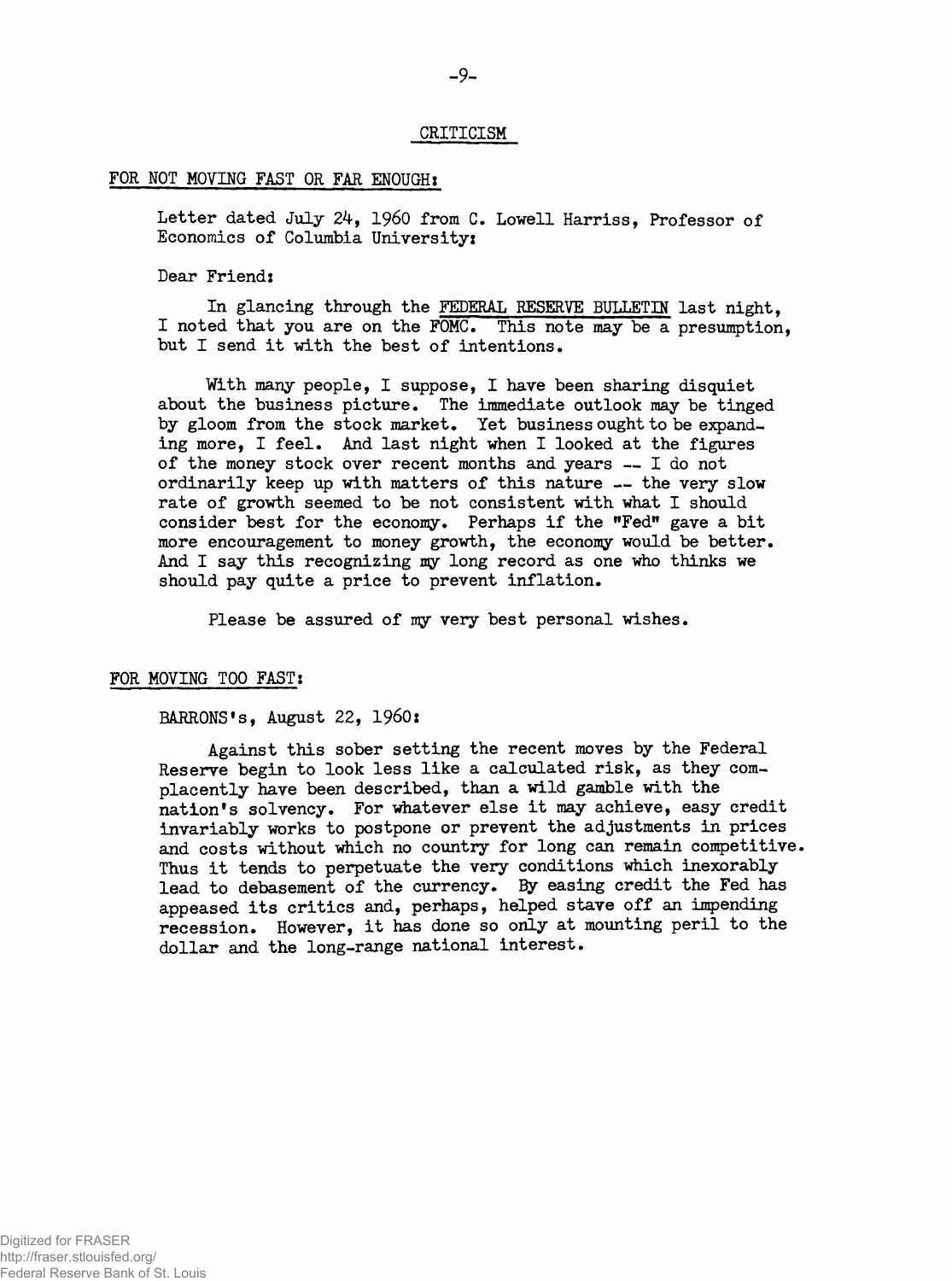# **THE SHORT-RUN1**

**Hiatus from difference in cycles.**

Convertible currencies -- interest rates -- and **gold movements.**

#### **IF WE HAD:**

**Inflationary psychology —**

**Rising prices. Deteriorating trade position. Full use of resources.**

**Large fiscal deficit.**

**Low gold reserves.**

**Then, to compound with easy money would, indeed, be hazardous.**

**But surely with the reverse, the dangers from easier credit are less than those from tight credit.**

**Cycle in Europe and United States.**

#### **Proportion and perspective on our International position.**

**Flight from the dollar to gold simply have not had.**

**Balance of payments position.**

**Our trade position —**

**Great improvement since second quarter of 1959.**

**At \$4 billion annual Auto imports — except V.W. & Renault rate, mostly exports! exports**

**Our businessmen have been adjusting — Still a problem.**

# **WHAT CAN BE DONE ABOUT OUR UNFAVORABLE BALANCE OF PAYMENTS?**

**1. Influence behavior of foreigners.**

**We helped them - generously - reconstruct and successfully!**

**(a) Rising international liquidity.**

**Reduce barriers vs. U. S. Imports.**

**Aid in development — especially Germany! The lesson of Germany.**